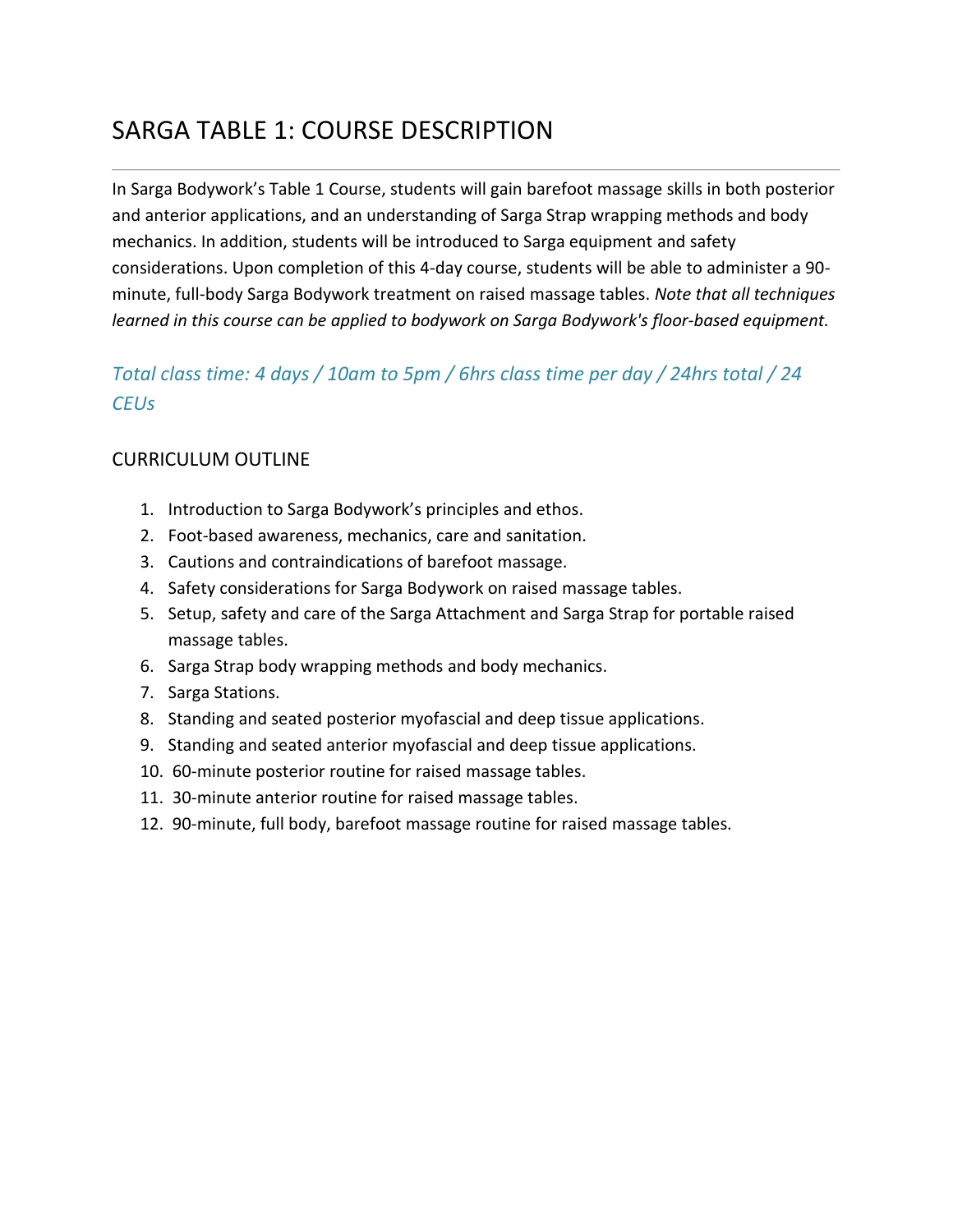# COME TO CLASS PREPARED

SARGA BODYWORK's barefoot massage therapy courses are physically and mentally demanding, technique-based programs. Be sure to prepare your body and mind for a rigorous learning experience! Please refer to the list below before coming to class.

### 1. WHAT TO WEAR

- Wear comfortable clothes that you can move freely in. Ankle-length capri leggings, yoga pants or shorts are best. Do not wear anything that has loose/trailing bottoms as this will get in the way when working with your feet.

- For those with long hair, we recommend wearing it back to avoid it getting in the way while working.

### 2. WHAT TO BRING

- A printed copy of your Course Manual (access to the online manual and a printable PDF version will be available to you after completing your registration). *When printing your manual, please conserve resources by selecting double-sided printing in Black & White!*

- Two clean hand towels per day.

- One set of clean sheets per day (one fitted sheet, one top sheet, and one face rest cover). Please make sure these are cotton flannel massage sheets (not bed sheets!). Note that this is a safety consideration as synthetic/polyester sheets can be slippery for standing practitioners. We recommend the "Standard Flannel" TOP sheets from both [Inner Peace Sheets](http://www.innerpeacesheets.com/) and [Sew &](http://sewandsewonline.com/)  [Sew](http://sewandsewonline.com/) *(Note that these sheets are narrower in width than your average massage sheets. We prefer this width as there is less fabric to negotiate during treatments. You will also be able to fit many more sheets in a load of laundry, saving time and resources!).* For FITTED cotton flannel sheets see: [NRG Deluxe Flannel Sheets](https://www.amazon.com/NRG-DELUXE-FLANNEL-FITTED-NATURAL/dp/B072K6X76H/ref=sr_1_2_sspa?ie=UTF8&qid=1535550170&sr=8-2-spons&keywords=fitted+flannel+massage+sheet&psc=1) or [Arcadia Organic Cotton Flannel Sheets.](https://www.amazon.com/ArcadiaTM100-Organic-Cotton-Flannel-Massage/dp/B06Y64LB7N/ref=sr_1_1_sspa?ie=UTF8&qid=1535550170&sr=8-1-spons&keywords=fitted+flannel+massage+sheet&psc=1)

- A pair of clean rubber flip-flops to wear exclusively in the classroom for treatments. These should be made entirely of rubber, without fabric straps for ease of sterilizing and drying inbetween client sessions.

- A nail clipper and nail file in case you need a trim.

- Snacks and a lunch if you will not be eating out during the 1-hour break.

- Drinking water (refills available at class).

- You do not need to bring lotion or a lotion holster as we will provide Myo.Rub and the Sarga Holster for use in class.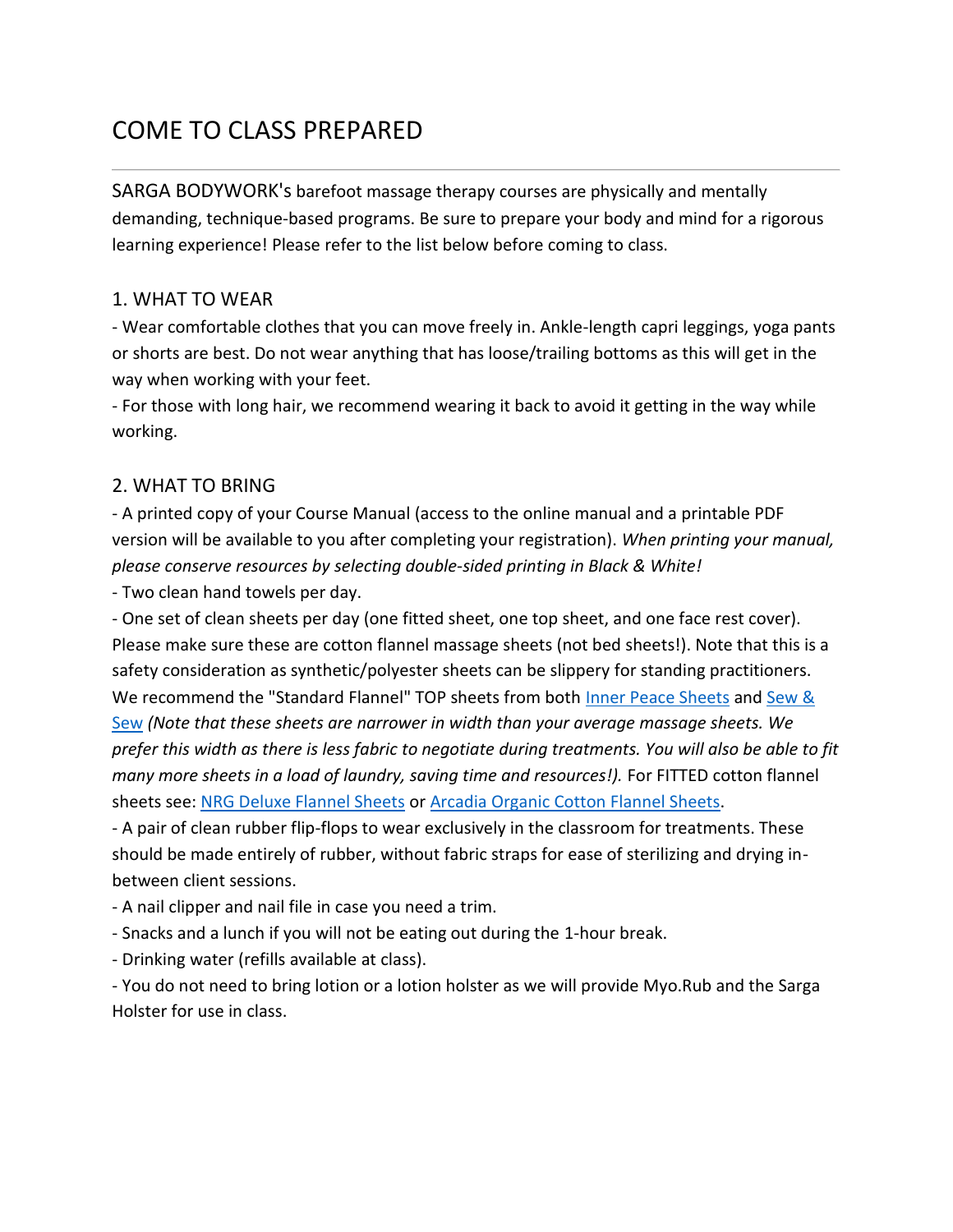### 3. REQUIRED READING

- After your registration for a course is complete, you will receive a link to access the course material online.

- You are welcome to review all of the course material, however please finish reading "Pre-Course Required Reading" before the first day of class (access to the online manual and a printable PDF version will be available to you after completing your registration). *When printing your manual, please conserve resources be selecting double-sided printing in Black & White!*

### 4. PERSONAL CARE & OTHER CONSIDERATIONS

- Please come with clean, pedicured feet every day of class (clipped and clean toenails and cuticles, filed calluses, etc.).

- Please purchase a foot file for personal use. We like the Swedish Clover Foot File which can be purchased online at Amazon.com.

- Participants must be willing to disrobe (with appropriate draping) to receive bodywork every day of class.

- We recommend not eating a heavy meal at breakfast or lunch, as this is not ideal for receiving/giving bodywork.

- Please arrive 10-15 minutes early on class days.

- Keep your evenings free with plenty of time to rest. You will be learning a lot of new information and new ways of using/moving your body. The work is deep at every level and it may stir up layers of thoughts and emotions. Give yourself space to integrate the work and use your free time to rest and relax.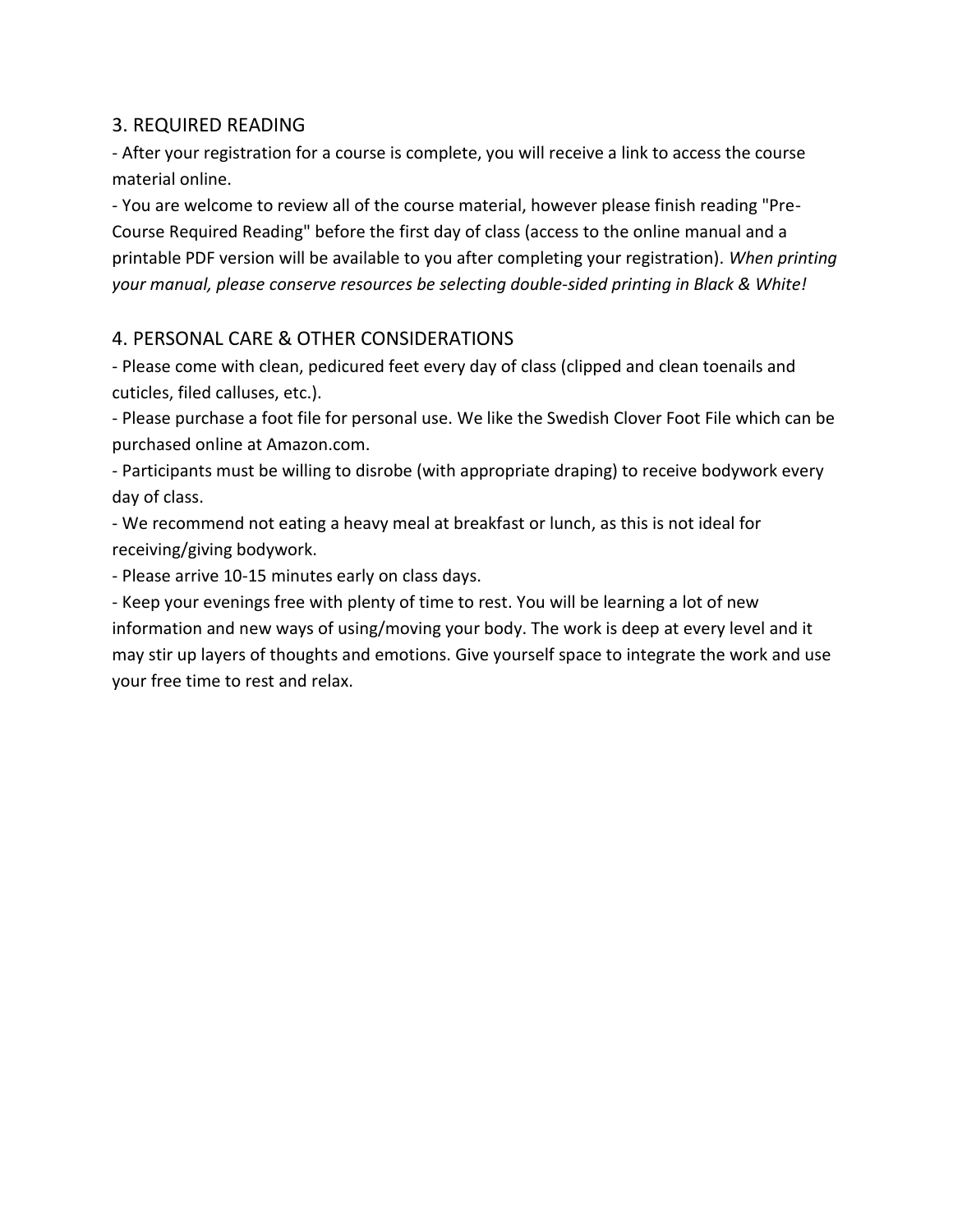## WHO WE ARE

WE ARE A TEAM OF BODYWORKERS who are passionate about our work. We believe that the rigor of our times requires a commitment to continually return to our sensory experiences; that by deepening the experience of our bodies, we deepen our experience of the world to which we belong. We believe that somatic practices such as bodywork are an essential response to a humanity that is in need of being more in-touch with its humanness and with the environments that we inhabit.

WE BELIEVE that awareness is medicine, and by approaching bodywork in a mindful way, we might cultivate conditions that allow a keen responsiveness to the somatic dialogue with our clients. This approach, combined with the unique methodology of Sarga Bodywork, allows for a distinctively transformative and healing therapy.

OUR MISSION is to provide a distinctively transformative and healing therapy, while offering the techniques and materials to help inspire our fellow bodyworkers to resource their innate creativity in ways that are mindful, safe, minimally strenuous and fabulously efficient.

*~ Jivatma Massaguer & Daniel Tsukayama, founders of Sarga Bodywork*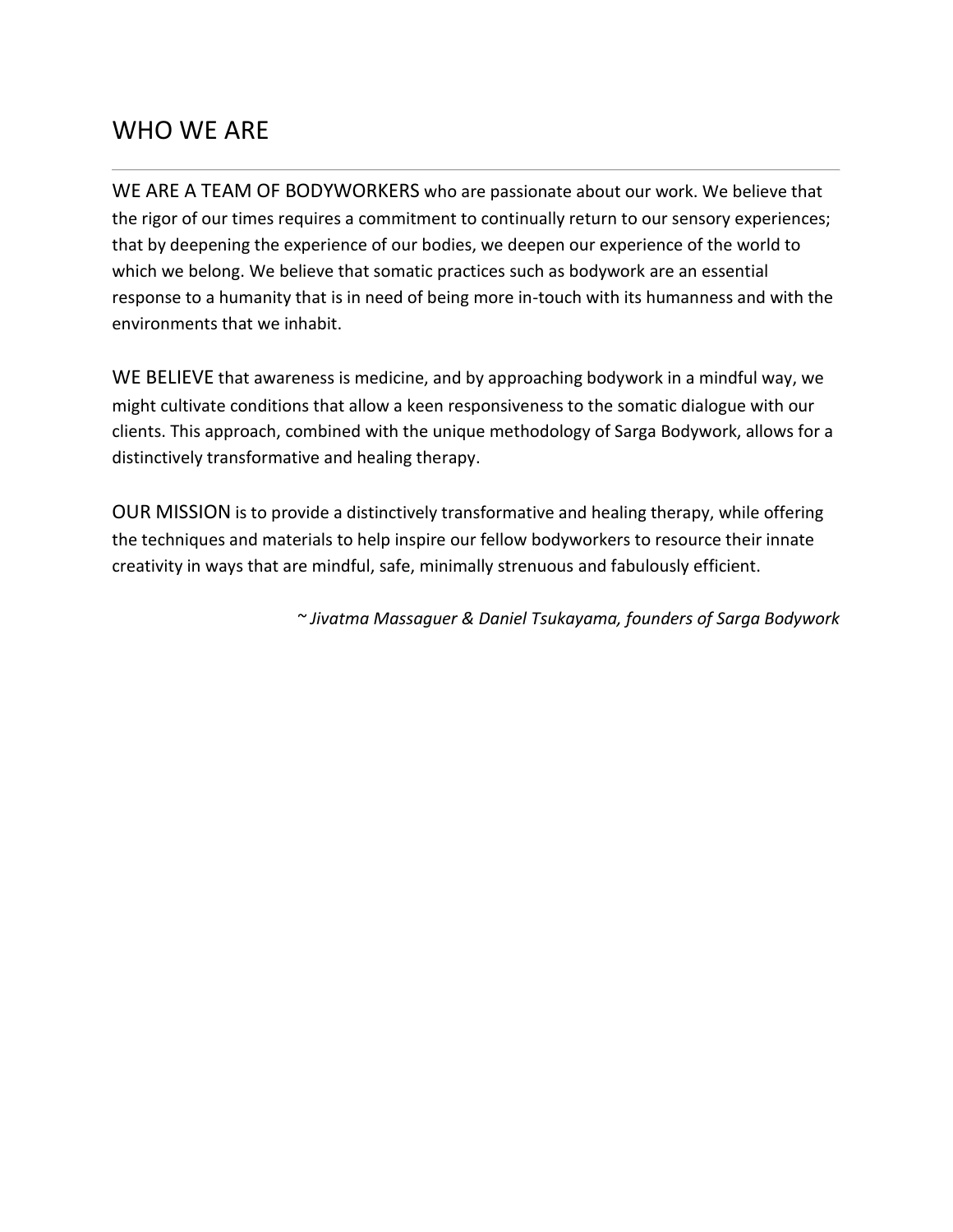# WHAT IS SARGA BODYWORK?

SARGA BODYWORK is a barefoot massage method that employs the use of a fabric strap fastened to a massage table to deliver therapeutic myofascial and deep tissue techniques. This fabric strap is used by practitioners for stability and to add tensional and gravitational force to specific manual therapy techniques. These techniques, combined with the broad contact surface of the foot stimulate length, hydration and relaxation in recipients' bodies.

SARGA BODYWORK's courses train and certify practitioners in our distinctive methodology. Our proprietary bodywork [products](http://www.sargabodywork.com/products.html) facilitate a creative, efficient, and completely mobile application of these methods.

SARGA BODYWORK marries method and design, enabling practitioners to gain tensional support and force with a fabric strap fastened to a massage table or floor-mat via our proprietary equipment. In addition to providing support, the [Sarga Strap](http://www.sargabodywork.com/store/p3/The_Sarga_Strap%2A.html) can be transformed into a variety of tools and facilitates a wide range of body mechanics for the practitioner. By pulling up on the strap while applying downward pressure with the foot, practitioners gain an integrity of tension that is then transferred onto the recipient's body. Utilizing [high-friction](http://www.sargabodywork.com/store/p2/MYO.RUB_-_8_Ounce_Bottle.html)  [lubrication,](http://www.sargabodywork.com/store/p2/MYO.RUB_-_8_Ounce_Bottle.html) gravitational and tensional force, practitioners can deliver consistent, oblique pressure to provide a uniquely effective myofascial therapy.

SARGA BODYWORK utilizes gravitational and tensional force stemming from the principles of tensegrity. [Tensegrity,](https://en.wikipedia.org/wiki/Tensegrity) a concept coined by the architect Buckminster Fuller, is the pattern that results when "push" and "pull" have a synergistic relationship. This basic dialogue of polarity is at the foundation of Sarga Bodywork methodology.

SARGA BODYWORK encourages myofascial technique over effleurage or deep tissue techniques. We define myofascial technique as manual therapy characterized by sustained, oblique, and high friction contact with the aim of stimulating a stretch response in the fascia associated with muscle (myo) tissue (think shear-force). This technique helps to facilitate length, hydration, and mobility in recipient's connective tissue. We celebrate the broad, densely innervated surfaces of our feet as perhaps the most effective and intelligent tools for this purpose!

SARGA BODYWORK seeks to offer another set of tools for bodywork practitioners. Burn-out and fatigue from the sometimes demanding and strenuous aspects of our trade are common. Sarga Bodywork offers a whole new way of using our bodies as massage practitioners, resulting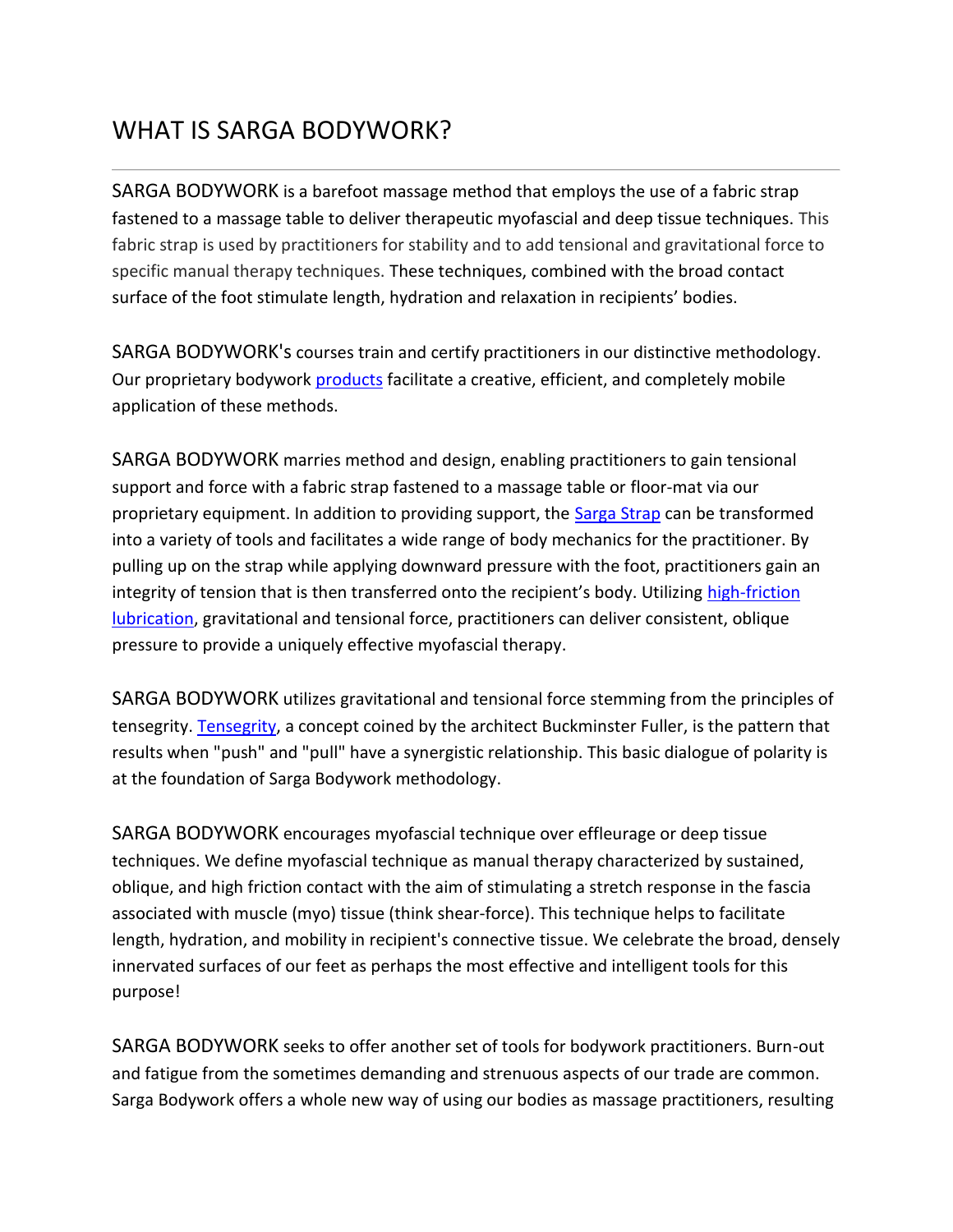in less strain and repetitive-use injuries, especially on parts of our upper bodies like hands, shoulders and elbows.

SARGA BODYWORK is completely mobile. Bodyworkers tend to be an independent breed, and the beauty of being a bodyworker is that our work goes with us wherever we go. We might be working at multiple locations, driving to outcalls, or traveling the globe while providing treatments to fund our wanderlust. Sarga Bodywork serves this independence by providing barefoot bodywork that is not limited by the need for structural overhead support that is built into a treatment room.

SARGA BODYWORK treatments can be performed either on a raised massage table or a floorbased massage table/mat. Both equipment configurations offer their own advantages and practitioners will tend to have a preference for one or the other. The raised-table configuration gives practitioners more options during treatments to incorporate traditional massage techniques with the hands and forearms. The floor-based equipment allows practitioners a more spacious and stable working configuration and can be integrated with Thai or Polynesianinspired bodywork and assisted stretching therapies.

SARGA BODYWORK has meaning both in Spanish and in Sanskrit. In Spanish, sarga refers to a tapestry woven from many different threads. This is a fitting concept for us, since Sarga Bodywork synthesizes techniques and teachings from many different traditions. In this way, Sarga Bodywork is a colorful tapestry of bodywork traditions, carefully gathered and creatively woven into a beautiful quilt of possibility. It is appropriate that this metaphor of a tapestry is connected to the fabric that we hold in our hands for balance and support. In Sanskrit, the word sarga can refer to a creation or origin energy, made manifest into form. This idea sustains our mission to provide techniques and materials that help inspire bodyworkers to resource their innate creativity in ways that are mindful, safe, minimally strenuous, and fabulously efficient.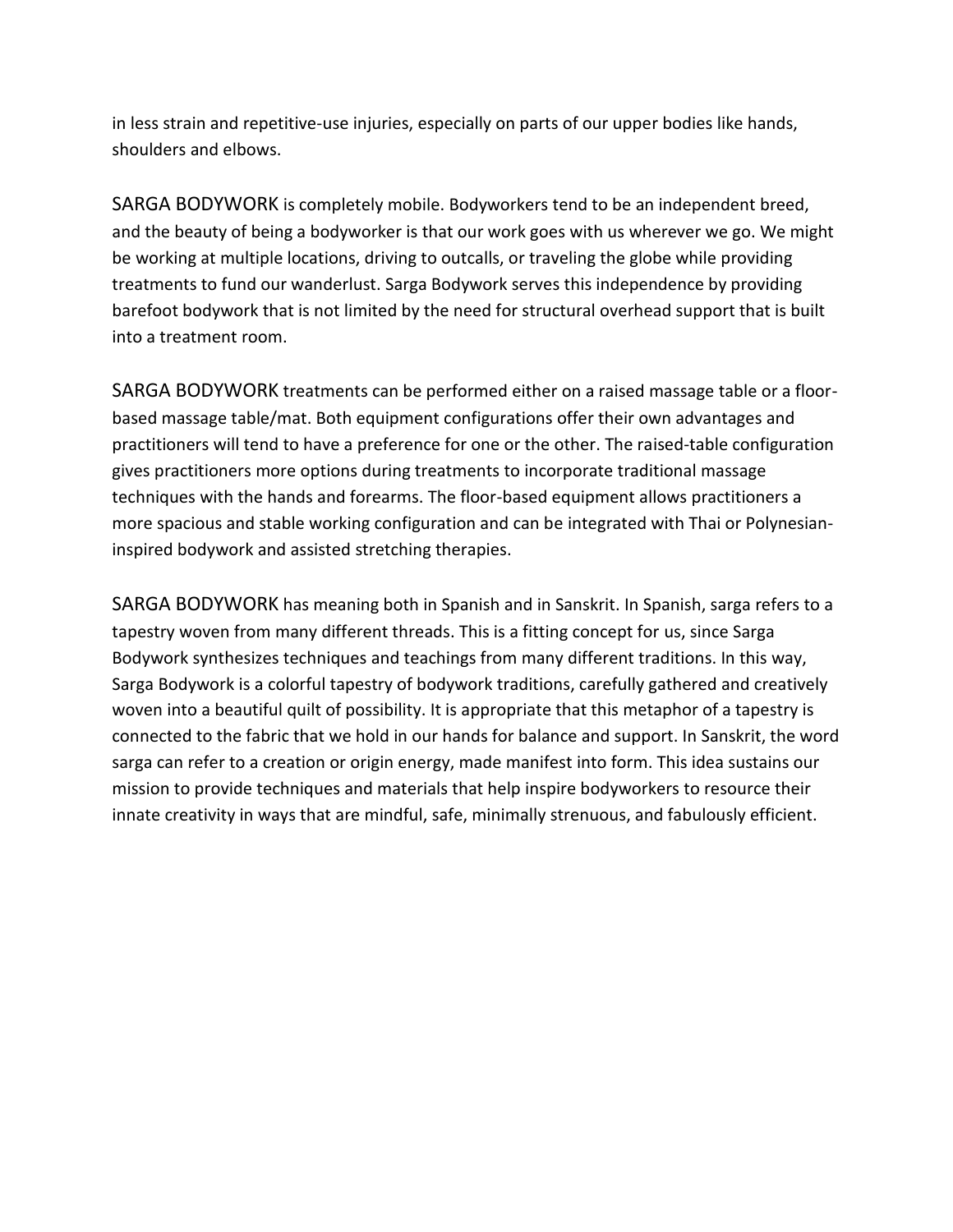## STRUCTURAL BODYWORK CONSIDERATIONS

Sarga Bodywork draws inspiration from a few theories of [Structural Integration \(S.I.\)](https://en.wikipedia.org/wiki/Rolfing) and the work of [Ida Rolf.](https://en.wikipedia.org/wiki/Ida_Rolf) While Sarga is in no way a form of Structural Integration, it employs directionally oriented [myofascial technique,](https://en.wikipedia.org/wiki/Myofascial_release) which in our opinion is one of the most effective manual therapy methods of facilitating change in the structure of the human body.

Following S.I. theory, Sarga Bodywork employs the idea that manual therapy techniques should generally take tissue: 1. Lateral to medial (towards the spine), 2. Caudal to cranial (towards the head) for work on the anterior thorax, and 3. Cranial to caudal (towards the sacrum) for work on the posterior thorax.

The combination of these techniques help in the reversal of structural inefficiency and/or common structural patterns of the ageing process whereas tissue migrates laterally, the scapulae and shoulder girdle complex migrate away from the spine, and the thorax rounds forward (concentrically shortening anteriorly/eccentrically tightening posteriorly).

Within these techniques, the mechanisms that catalyze structural change in recipients' bodies are uncertain; it is unknown whether changes in recipients' connective tissue are the result of manual input (fascial sculpting), or proprioceptive input (a nervous system response). However, we believe that any changes that occur because of these inputs are at least a combination of both. Through the time-tested history of Structural Integration and our own experience practicing and receiving these techniques, we believe these changes contribute to both the health of recipients' connective tissue and the balance of recipients' physical structure.

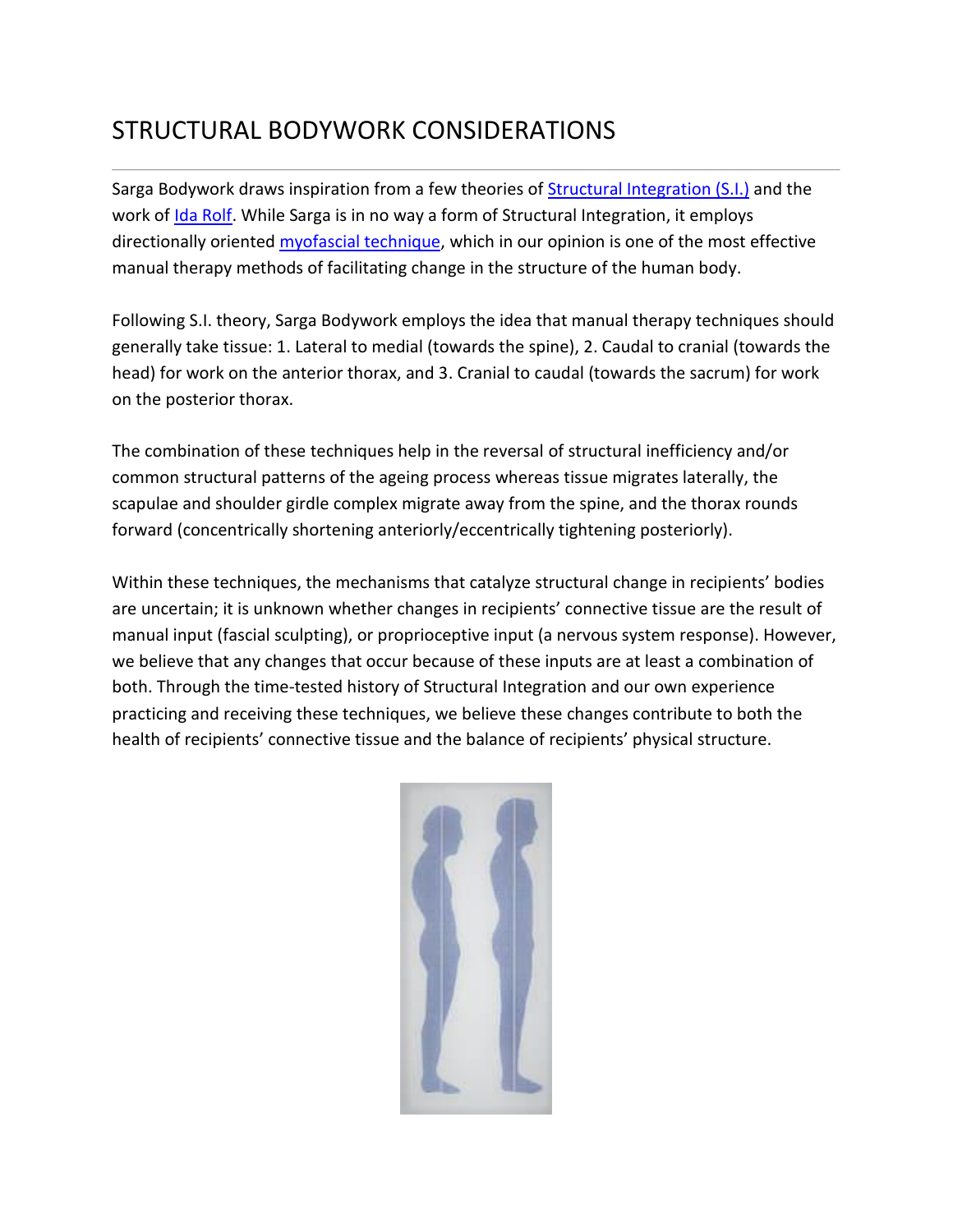# CAUTIONS & CONTRAINDICATIONS

With any bodywork and massage modality, but especially with foot-based and deep tissue techniques, it is important for the practitioner to be aware of contraindications.

Some conditions may require that you modify your treatment, not work with the person at this particular time, or even withhold treatment completely. Most importantly: *When in doubt, ask questions!* Even if it is during a session, never hesitate to check in with the recipient and ask about pressure, contact preferences, and comfort level.

### DEEP TISSUE MASSAGE TECHNIQUES SHOULD NOT BE DONE ON THE FOLLOWING:

- Pregnant women or women trying to become pregnant.
- Persons with any type of implants within 9 months of insertion, or implants causing discomfort; i.e. hip, pacemaker, breast implants, rods, discs, screws, plates, [IUD's](https://en.wikipedia.org/wiki/Intrauterine_device), knee replacement, artificial eye lenses, ear tubes, [stents](https://en.wikipedia.org/wiki/Stent) etc.
- Boils, skin lesions, rashes or abscesses.
- [Staph Infection,](https://www.mayoclinic.org/diseases-conditions/staph-infections/symptoms-causes/syc-20356221) [MRSA](https://en.wikipedia.org/wiki/Methicillin-resistant_Staphylococcus_aureus) and [Sepsis.](https://en.wikipedia.org/wiki/Sepsis)
- Heavily pronounced [varicose veins.](https://en.wikipedia.org/wiki/Varicose_veins)
- Advanced stages of **arteriosclerosis**.
- Recent eye procedures; i.e. Lasik surgery within 72 hours.
- [Tuberculosis,](https://en.wikipedia.org/wiki/Tuberculosis) [thrombosis,](https://en.wikipedia.org/wiki/Thrombosis) [aneurysm,](https://en.wikipedia.org/wiki/Aneurysm) kidney disorders, recent bowel or [hernia](https://en.wikipedia.org/wiki/Hernia) surgery.
- Any acute inflammation conditions!
- People on medication for bruising or blood clotting; i.e. blood thinners such as Warfarin or Coumadin.
- Uncontrolled and untreated high/low blood pressure or heart conditions.
- Advanced stages of [osteoporosis](https://en.wikipedia.org/wiki/Osteoporosis) or other bone degenerative conditions.
- Rib fractures or weakness.
- Cancer in **[metastatic](https://en.wikipedia.org/wiki/Metastasis)** or terminal stages.
- Recent scarring.
- Any recent (severe) injuries, surgeries and fractures.
- Fevers or flu symptoms.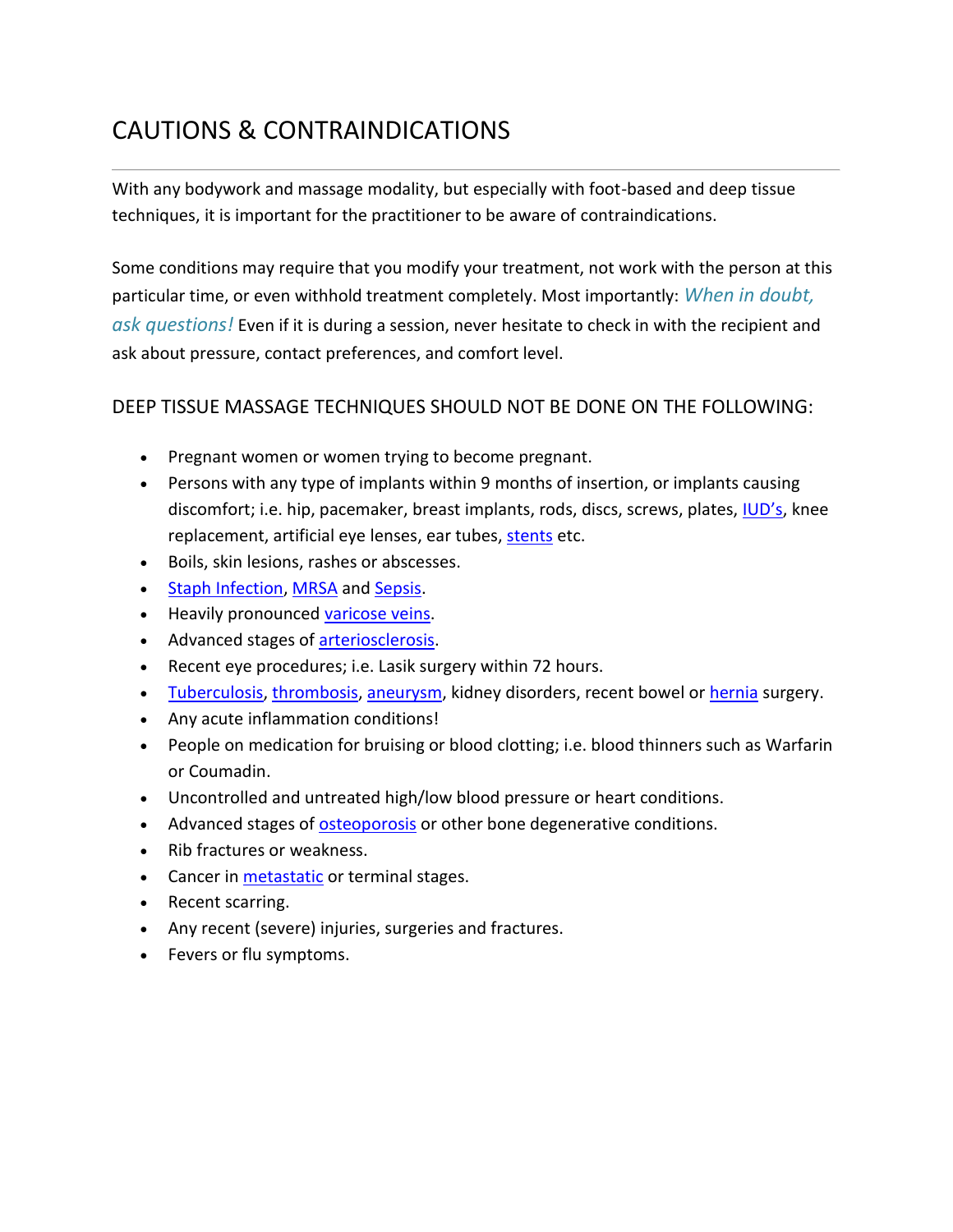### USE CAUTION WHEN WORKING WITH THE FOLLOWING CONDITIONS:

- Kidney disorders. If a person is having difficulty excreting toxins via natural means, such as urination, treatment should be withheld or require physician's consent. During deep tissue therapies, we as practitioners have the ability of manually moving cellular metabolic waste. If the body's ability to process and filter is impaired, this can cause additional stress on organs and tissue or result in pain and cramping. Our usual post treatment recommendations of hydrating with fluids or balancing with electrolytes (sodium/potassium), are contraindicated; especially for those on dialysis. Check to see how often they receive massage, when is the best time (i.e. before or after dialysis), and if you decide to treat, lightly is the best strategy, with no deep compressions on the hamstrings or calves.
- [Herniated discs.](https://en.wikipedia.org/wiki/Spinal_disc_herniation) Acute herniations will result in recipient being in quite a lot of pain from prolonged standing, sitting, or even lying prone and supine (Positive muscle test: Straight leg raise). If treatment is appropriate, bolster proactively! *[See Bolstering &](http://www.sargabodywork.com/bolstering--recipient-body-positioning.html)  [Recipient Body Positioning: Lumbar Alignment](http://www.sargabodywork.com/bolstering--recipient-body-positioning.html)*
- Recent bruises.
- Autoimmune diseases [\(Lupus,](https://en.wikipedia.org/wiki/Systemic_lupus_erythematosus) [rheumatoid arthritis,](https://en.wikipedia.org/wiki/Rheumatoid_arthritis) [scleroderma\)](https://en.wikipedia.org/wiki/Scleroderma)
- Recent injections of substances in joints, i.e. cortisone shots, stem cell injections, etc.
- Any recent surgeries (especially of joints).
- Heavy menstrual cramping or abnormal cycles.
- Low platelet count (pressure can cause bruising or hematoma).
- Early stages of [osteoporosis](https://en.wikipedia.org/wiki/Osteoporosis) or other degenerative bone conditions.
- [Degenerative disc disease.](https://en.wikipedia.org/wiki/Degenerative_disc_disease)
- [Sciatica.](https://en.wikipedia.org/wiki/Sciatica)
- [Scoliosis.](https://en.wikipedia.org/wiki/Scoliosis)
- [Vertebral fusions.](https://en.wikipedia.org/wiki/Spinal_fusion)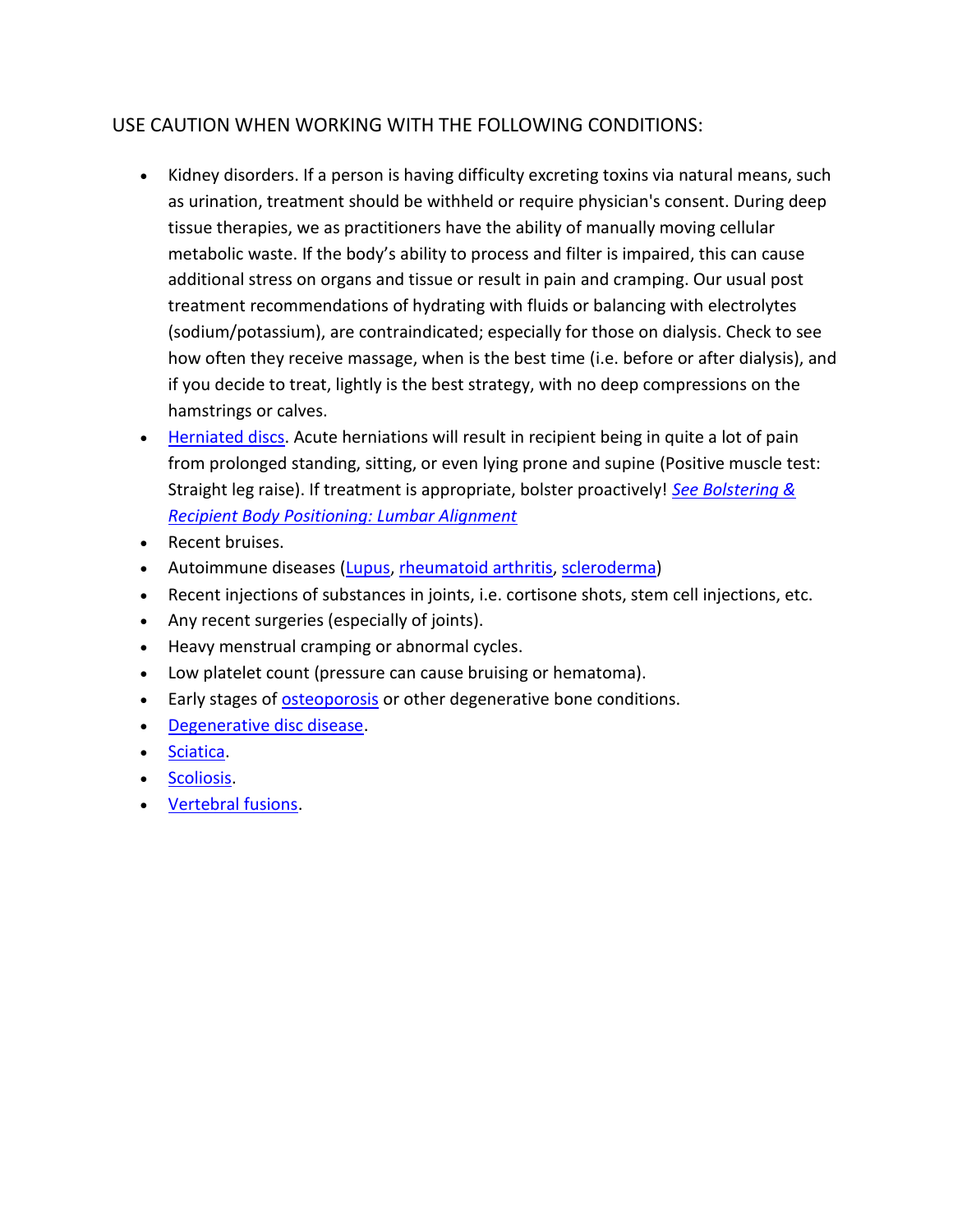# BOLSTERING & RECIPIENT BODY POSITIONING

With any bodywork and massage modality, but especially with foot-based and deep tissue massage techniques, recipients' comfort and alignment on your massage table must be an important consideration. For Sarga Bodywork, a massage table with medium-firm foam density is ideal both for practitioners' standing stability while working, and to minimize rebound from the recipients' body as you apply your techniques. In addition, make sure that you have the right kind of bolsters available to align your recipients appropriately.

### 1. ANKLE BOLSTERS & LEG ALIGNMENT

For recipients with large feet, limited ankle range, or ankle considerations, make sure that a large enough bolster is available to comfortably position his/her lower legs. Bolstering at the ankles correctly also keeps recipients' legs from externally rotating at the hip.

### 2. ELBOW ALIGNMENT

Make sure that recipients' arms remain pronated and not hyper-extended when working in both supine and prone positions. Always maintain a healthy bend at recipients' elbows when applying massage technique to the arms.

### 3. CERVICAL ALIGNMENT

Make sure that your recipients' cervical alignment when lying prone is as close to his/her natural standing alignment as possible. Avoid overextension of the cervical spine and any techniques that would contribute to overextension. This is often an aspect of headrest design, and we highly recommend using headrests that can adjust both vertically and angularly.

### 4. LUMBAR ALIGNMENT

For recipients with lower back considerations, [herniated discs](https://en.wikipedia.org/wiki/Spinal_disc_herniation) or [hyperlordosis,](https://en.wikipedia.org/wiki/Lordosis) first make sure that lying prone or supine is suitable (in extreme cases recipients can be in quite a lot of pain from prolonged standing, sitting, or even lying prone/supine). If treatment in these cases is appropriate, bolster proactively! Use a pillow under the abdomen, convexly supporting the lumbar spine, at level with the umbilicus and ASIS in prone position. In supine position, add additional bolstering behind the knees to ease low back tension, or request that the recipient bend their knees with feet flat on table; knees collapses medially and feet are set wider apart beyond shoulder width. Non-acute phase should follow the same protocol as not to exacerbate symptoms or an acute onset. In addition, never employ massage techniques that apply direct downward pressure to the lumbar spine, especially for recipients with these lumbar considerations.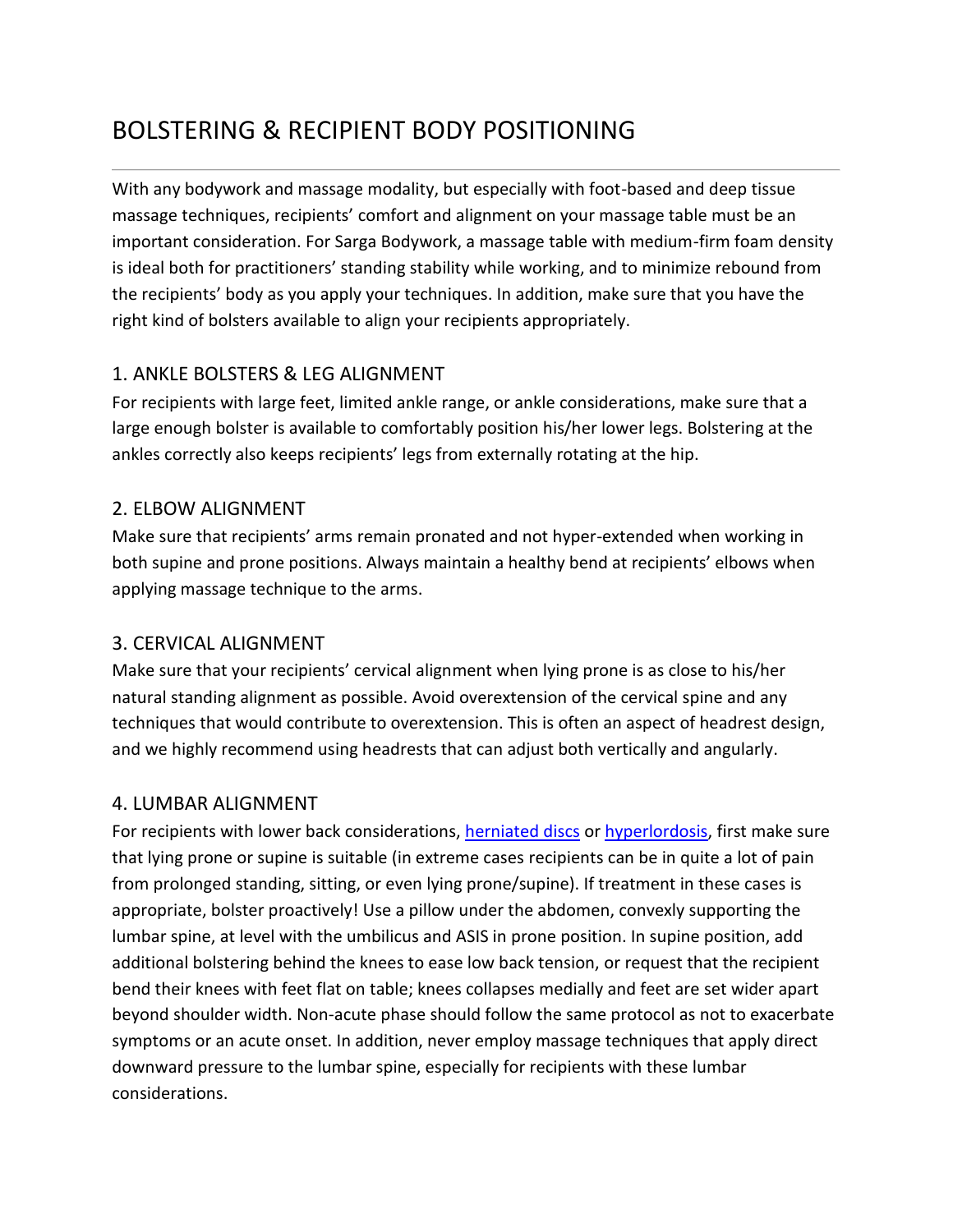### 5. BREAST PILLOW

For recipients with larger breasts or breast implants, have a breast pillow available. These are available online or can be made cheaply by cutting out two circles in a foam pillow with a serrated knife. Recipients with larger breasts will also need the headrest vertically raised for proper cervical alignment.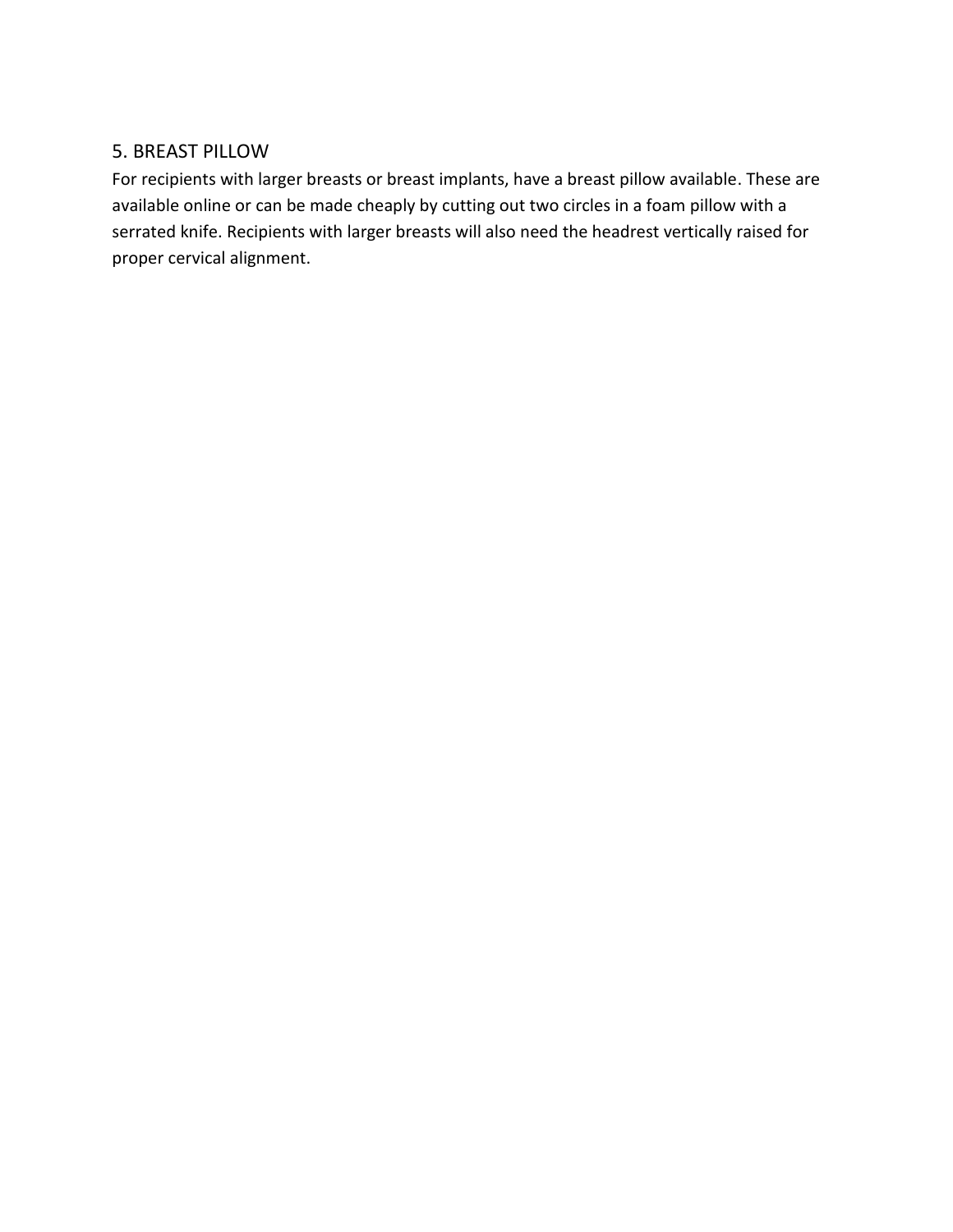# CLASSROOM PRESSURE SCALE

Recipient safety and comfort is as much a priority in the office as it is in the classroom. *ALWAYS* begin a session by communicating about contraindications. When applying manual therapy techniques, be attentive to both verbal and non-verbal cues from your recipient. *If in doubt, ask for feedback!* Conversely, be sure to give your partner feedback when on the receiving end of these techniques. Use the number scale below to communicate ideal pressure during a Sarga Bodywork course.

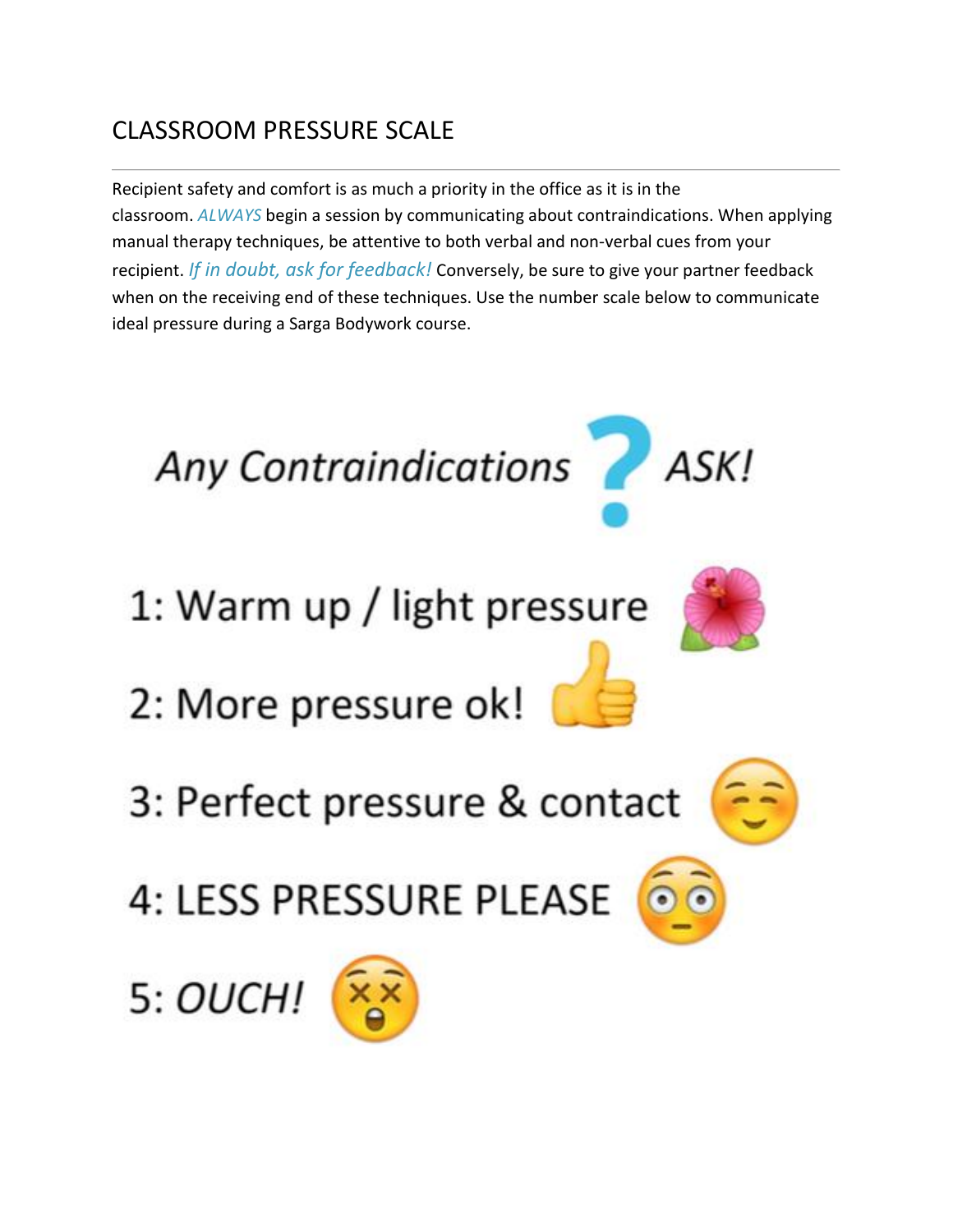## FEET!

In our urbanized society, with concrete and perfectly flat surfaces and the widespread use of shoes, we are forgetting the intelligence of our feet. We live in environments that are more and more disconnected from the natural world and from the sensory and proprioceptive experience of our bodies. One of the most powerful ways of accessing body awareness and the energy from the Earth is through our feet. Our feet are our base of support and our connection to the Earth; it is only from a strong root that we can expand.

In the past, humans would keep their feet agile and strong by walking barefoot in natural environments, on a variety of terrains with different textural qualities. Today, we walk primarily on flat, uniform surfaces wearing closed shoes. While wearing shoes might be necessary because we no longer live in an environment that is conducive to being barefoot, it is not the best for the health of our feet. Most shoes immobilize the foot, weakening the muscles, inhibiting fascial freedom, causing a lack of vitality in the overall structures of the feet. These misalignments can travel up the body creating disease in our musculoskeletal system, manifesting as pain in the knees, hips, and all the way up the back and neck. Being barefoot and cultivating awareness in our feet awakens the structures of the feet and brings back the strength and flexibility they need to provide a strong, solid foundation for our bodies.

Use of the feet for massage is an ancient practice, most notably in parts of Asia and the Pacific. Many of these techniques however, do not commonly use lotion or oil for practical reasons. To cross this slippery slope of combining lubrication with foot-based bodywork, structural support is imperative and necessary. [Keralite Massage](https://en.wikipedia.org/wiki/Chavutti_Thirumal) and [Ashiatsu](http://www.deepfeet.com/) are two elegant expressions of this combination that require use of an overhead rope or a bar for balance.

In using our feet as massage tools, we begin to discover a whole new realm of dexterity in our soles and toes, opening up a much wider range of body mechanics as practitioners. It might take some time, but with patience and dedication, you will soon begin to perceive your feet as coordinated, nimble and capable tools.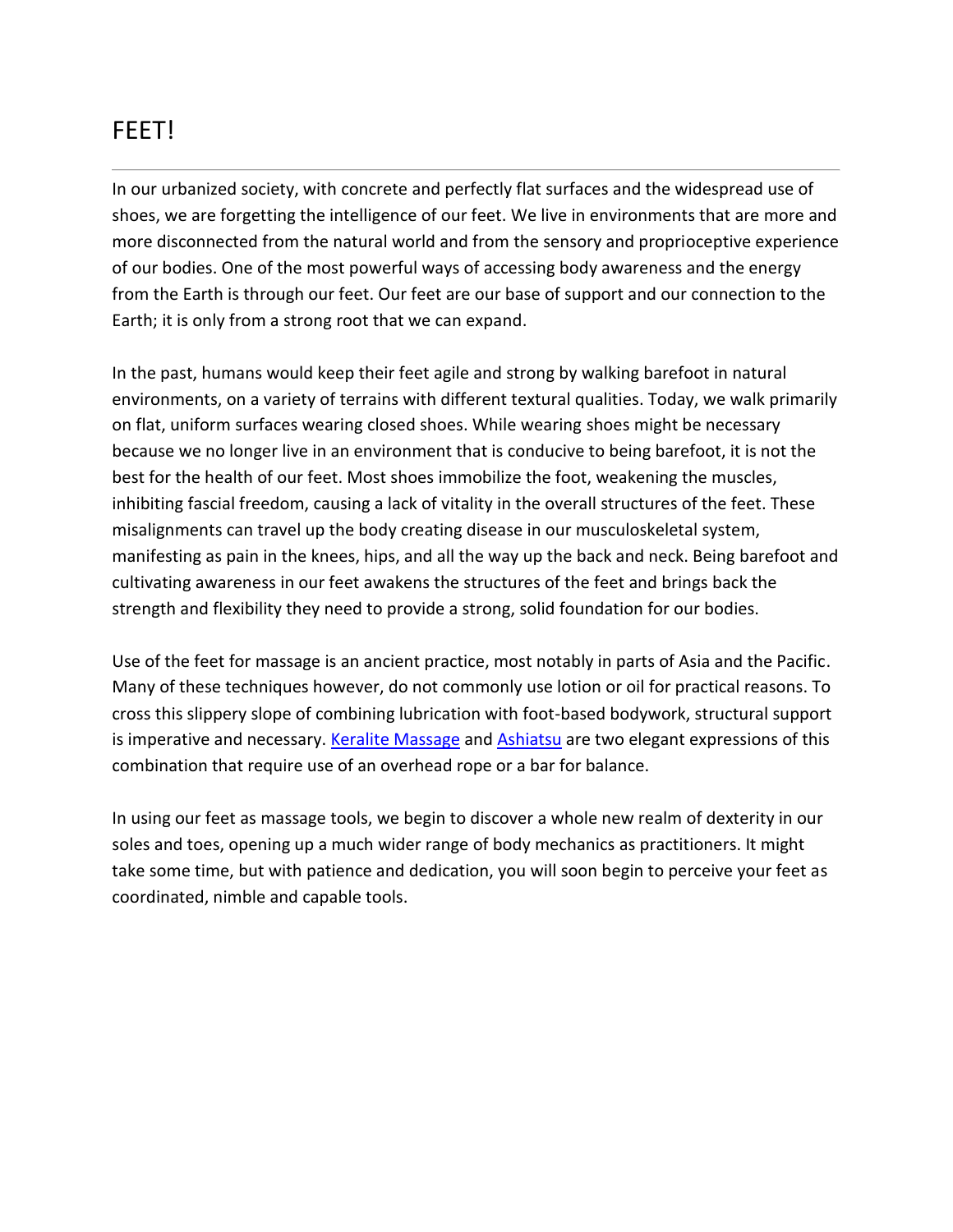# FOOT CARE & HYGIENE

Proper foot care and hygiene is essential for bodyworkers who use their feet. All standards for [OSHA](https://www.osha.gov/) apply. It is very important to keep your feet as clean and sanitary as you would keep your hands. Here are some basic foot care protocols.

### 1. PRE-GAME FOOT CARE

Filing the calluses and rough edges of your feet is essential for any bodyworker who uses his/her feet as manual therapy tools. Filing your feet can be done dry without soaking, but it works best after a foot soak when the skin is soft. Sit in a comfortable place and soak your feet in hot but comfortable water; no less than 10 minutes to thoroughly soften calluses, dead skin and cracked heels. The cooler the water, the longer you have to soak to soften the skin. It is best not to rush this process; have enough time set aside to prepare your working tools. Preparation should be done the night before or the morning of a day at the office. Focus on areas that have a tendency to build up calluses, such as the outer edges of the heels, the ball of the big toe, and the lateral edge of the pinky toe. One of the best quality foot files that we have found is the [Swedish Clover Foot File](https://www.amazon.com/s/ref=nb_sb_noss_2?url=search-alias%3Daps&field-keywords=swedish+clover) which can be purchased online. This file has a coarse side and a smooth side. Also check out the **[Earth Therapeutics Smoothing Stone.](https://www.amazon.com/Earth-Therapeutics-Pedi-glass-Stone-Green/dp/B00PE0JTBM)** 

### 2. TOENAIL CARE

As massage practitioners, we are taught to keep our fingernails very short. The same is true for our toenails. Clean your toenails and cuticles and clip them short. File sharp edges and areas that might scratch or be abrasive to recipient's bodies, especially the 5th toe/pinky toe.

### 3. MOISTURIZING

After soaking and filing your feet, apply a moisturizer to keep your feet soft. The Sarga [Foot](https://25236278-722605183498186880.preview.editmysite.com/store/p19/Foot_Rub.html)  [Rub](https://25236278-722605183498186880.preview.editmysite.com/store/p19/Foot_Rub.html) or other moisturizers containing beeswax and/or cocoa butter are ideal for their deeply moisturizing properties. If your feet have a tendency to get dry, apply moisturizer before bed and wear socks overnight.

### 4. PRE-TREATMENT FOOT SOAK

Before each session, fill the bottom of a basin with tap water. Have hot water ready in a portable hot water maker and add the hot water to the cold water in the basin until a hot but comfortable temperature is achieved. You may wish to add some essential oils (tea tree oil is ideal for its antibacterial properties). Keep this basin ready under the massage table while lubricating the recipient. Just before stepping up onto the massage table, slide out the basin and wash your feet thoroughly, between the toes, around the nail beds and above the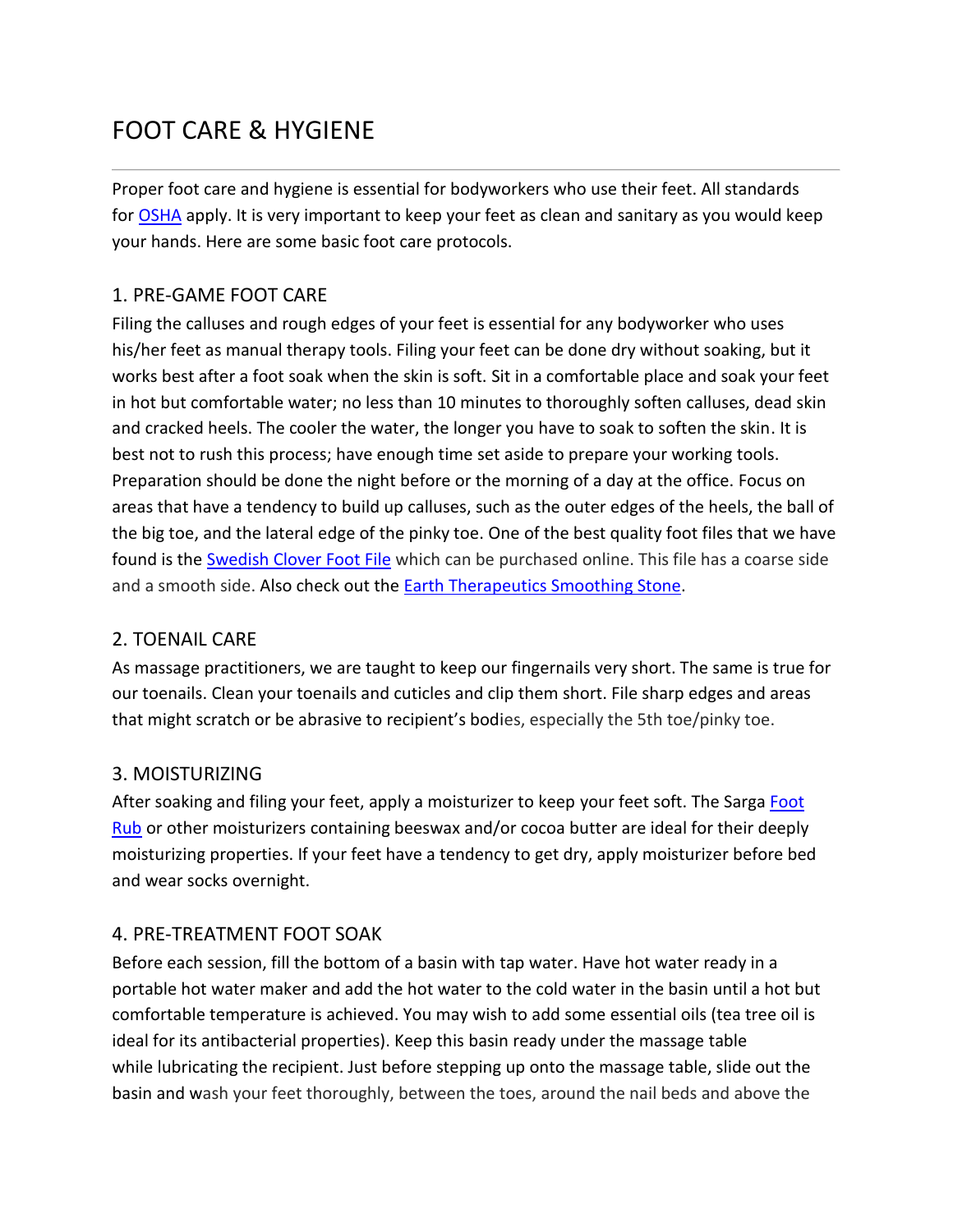ankles (we like to make some splashing noises with our feet so that recipients are reassured that we work with clean feet!). This process also helps to warm up cold feet! Dry and sanitize your feet after washing.

### 5. FOOT SANITATION

Sanitize your feet before and between treatments. Sanitizing should not take the place of a foot wash! We prefer alcohol-free sanitizers, as alcohol can dry out the skin of the feet and cause them to peel. [Alcohol-free sanitizers](https://www.amazon.com/CleanWell-Natural-Foaming-Hand-Sanitizer/dp/B002UVKMVY/ref=sr_1_14_a_it?ie=UTF8&qid=1519385852&sr=8-14&keywords=alcohol+free+hand+sanitizer) can be found online, however for a quick DIY sanitizing solution, add 1/3 part ethyl alcohol and 2/3 parts water to a spray bottle. Add 10-20 drops of tea tree oil. If this solution causes your feet to peel, you will need to switch to an alcohol-free sanitizer. After sanitizing, dry your feet for placement in clean, sanitized sandals.

### 6. FOOT WASH & TREATMENT FOOTWEAR

To keep your feet clean in your treatment room and to avoid getting lotion on the floor, keep 2 pairs of smooth, simple, rubber slippers that are easy to sanitize (no fabric straps) that are reserved for this purpose. Having 2 pairs is ideal; 1 for freshly washed feet, and the 2nd to step into during treatments. This 2nd pair is to be washed between treatments, as it become greasy and soiled.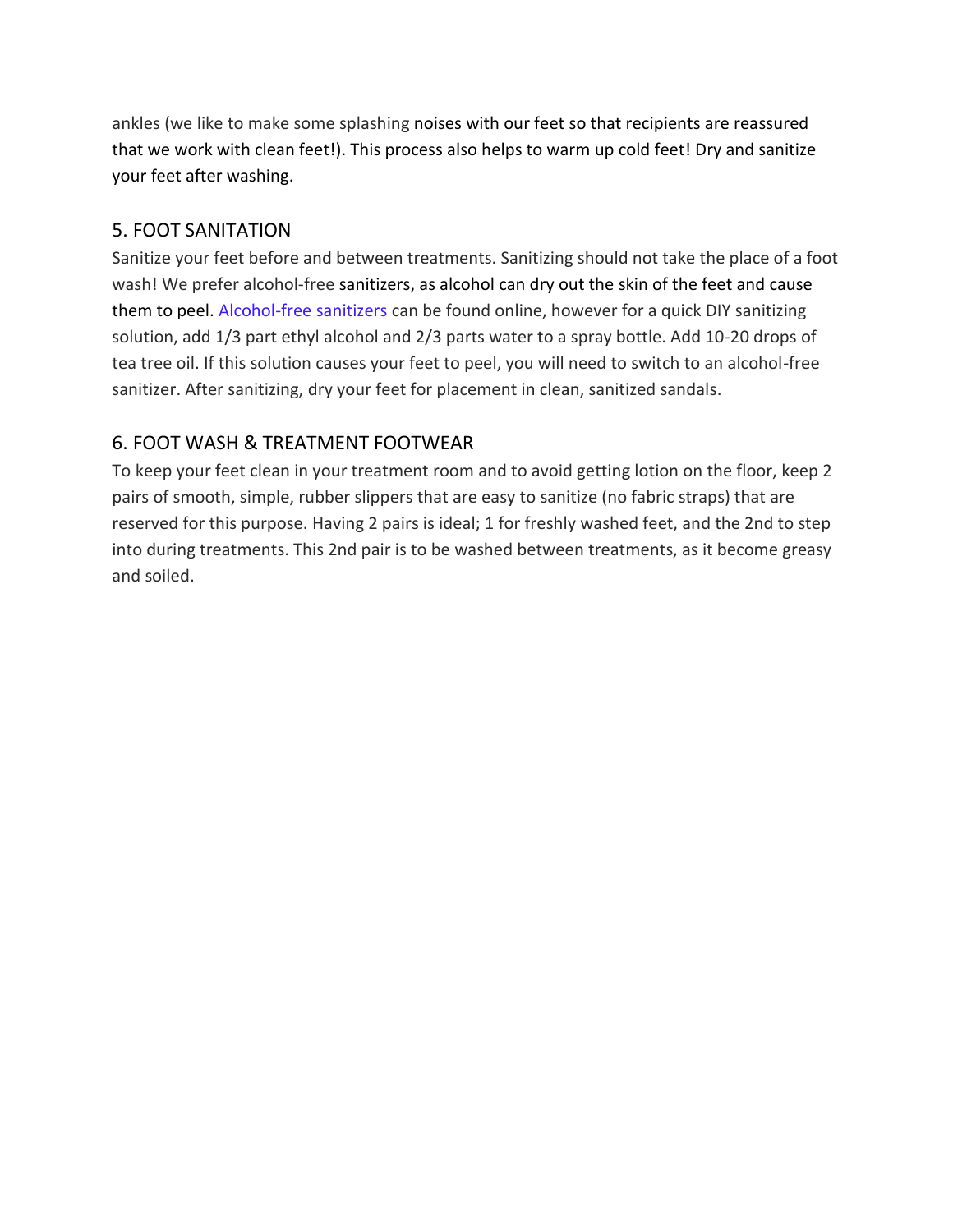# CLASS PHOTOS & IMAGES FOR MARKETING

We want to share in the excitement of your completion of Sarga Table I training! Class photos are a great way to immediately show people what Sarga Bodywork is about and to pique interest and start discussions but should not be used for permanent marketing purposes. We encourage graduates to take their own professional photos/videos after class or use Sarga Bodywork stock photos/videos (available with annual [membership\)](http://www.sargabodywork.com/store/p36/Sarga_Bodywork_Membership%3A_Individual.html) to be used for permanent marketing purposes.

We would like to note the distinction between *class photos used for social media posts* and *photos/videos used for permanent marketing purposes*. Please refer to your media release waivers and the definitions below regarding class photos and videos.

## IN-CLASS PHOTOS & VIDEOS (THAT YOU OR OTHER STUDENTS CAPTURE WITH CAMERAS OR SMARTPHONES:

1. Must be used for personal/educational purposes only.

2. However, if you would like to post an **in-class photo** of yourself and/or a Sarga Bodywork instructor on social media, please make sure that it does not include other students. *Not everyone in class releases full permission to use their image(s), and we need to respect their privacy. If you would like to post an in-class photo of yourself and/or a Sarga Bodywork instructor, please crop out any other students who may appear in the photo, including any recipients lying on the massage table(s).*

3. Please refrain from posting **in-class videos** on social media platforms. Inclass videos should be used for personal/educational purposes only.

### CLASS PHOTOS ON THE FACEBOOK GRADUATE PAGE (TAKEN BY INSTRUCTORS):

After each Sarga Bodywork course an album of photos from class will be posted on the *Sarga Bodywork Graduates FaceBook Page* by admin. These photos have been approved by our admin team and may be shared/re-posted on your social media platforms.

### PHOTOS/VIDEOS USED FOR PERMANENT MARKETING IMAGERY:

Original photos and videos produced by you, outside of a Sarga Bodywork course are yours to publish and use as you wish. It is your exclusive legal right to reproduce, publish, sell, or distribute these photos and videos as you choose. Note that copyright on your original images/videos is automatic and there is no further action required to gain copyright protection, although you may wish to use the universally recognized © symbol as a way to remind your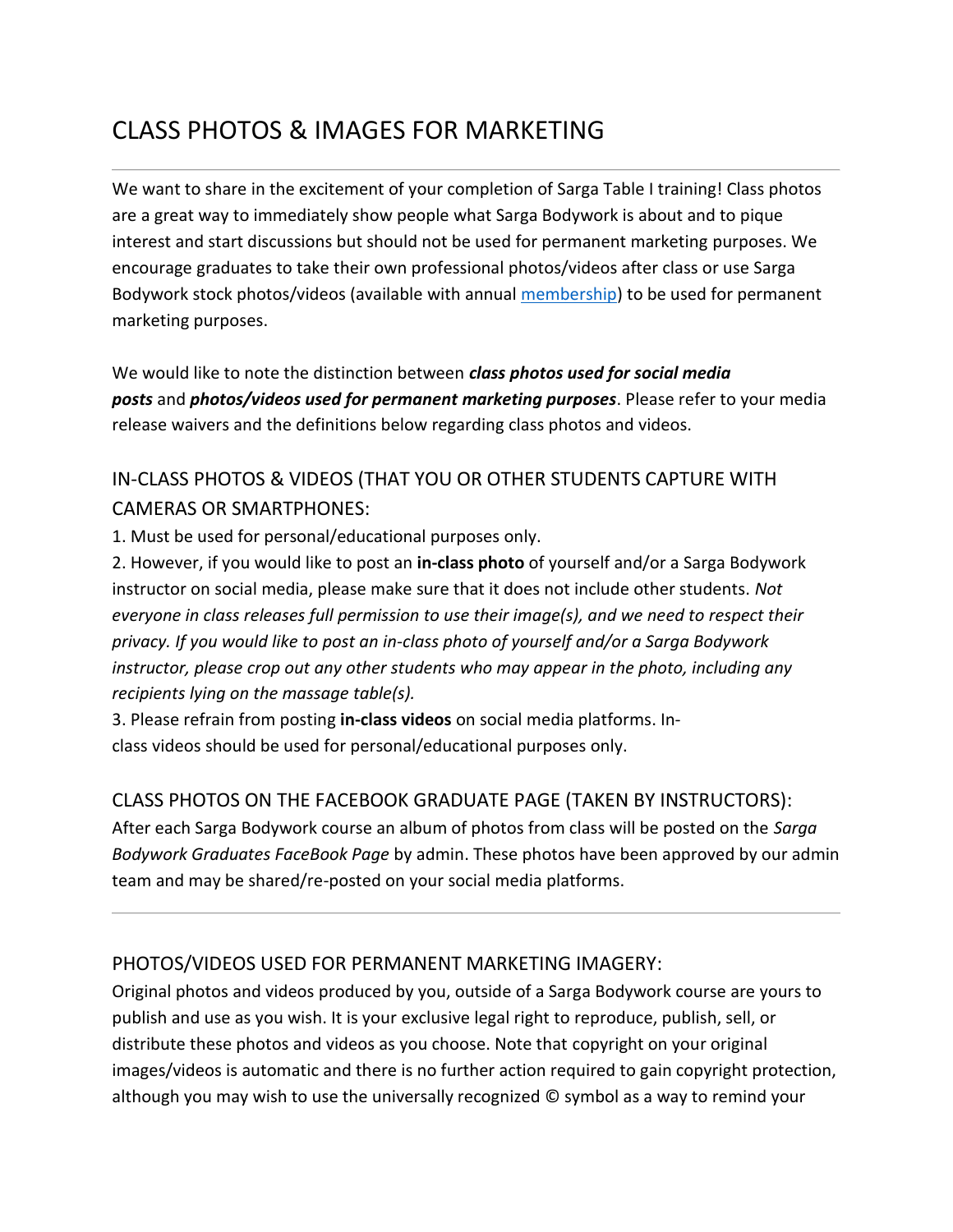audience of these inherent rights and to discourage others from using, distributing, re-posting, or preparing derivative images based on your work.

#### VIDEOS

Videos are a great way to showcase Sarga Bodywork. To protect the Sarga Bodywork brand and copyrighted methodology, we ask that you do not post footage of a stroke from start to finish. Close-ups and segmented videography are ok. It is a concern that others do not try to learn our proprietary protocols or attempt these techniques without proper training and course completion. If you are showcasing a mixed modality massage style or incorporating your own techniques not taught in Sarga Bodywork courses, we ask that you refrain from using Sarga Bodywork logos (available via membership), and instead use your own business logo, so the work you are performing represents you and your own unique style. However, if you are showcasing Sarga Bodywork methodology that you learned in a Sarga Bodywork course, feel free to use the Sarga Bodywork logo (available via membership) within your video.

### RE-POSTING SOCIAL MEDIA PHOTOS AND/OR VIDEOS:

Images are extremely easy to copy, re-post, and re-publish on the internet and we have an inherent interest to not let that happen without consent. We each work hard to create our photographs, investing time and money into our projects. But with a few simple clicks or the help of apps, people can take images and do almost whatever they want with them without many technical restrictions. We would like to protect both our images and yours, as much as we can, and so we ask that you respect the copyrighted images and videos published by our Sarga community. When re-posting other's original/copyrighted images, please follow the following criteria:

1. Ask for permission to re-post original image(s). Again, permission is not required for posting stock photography (via membership) and/or the admin-posted class photos on the Facebook Graduate Page.

2. After gaining permission to re-post an original image, use an app such as *Regramer* or *Repost*, and/or give credit to the owner; content should not be altered in any way and should be posted from a tasteful account.

3. Remember that every business and individual may refuse re-posts, especially if it will be reposted by a brand, individual and/or business that represents conflicting interests or will use your image to generate revenue.

4. For more information on image copyrights on social media platforms, click [here.](https://www.socialreport.com/insights/article/115003340743-Can-I-Use-This-Image-In-My-Social-Marketing--Understanding-Image-Copyrights-)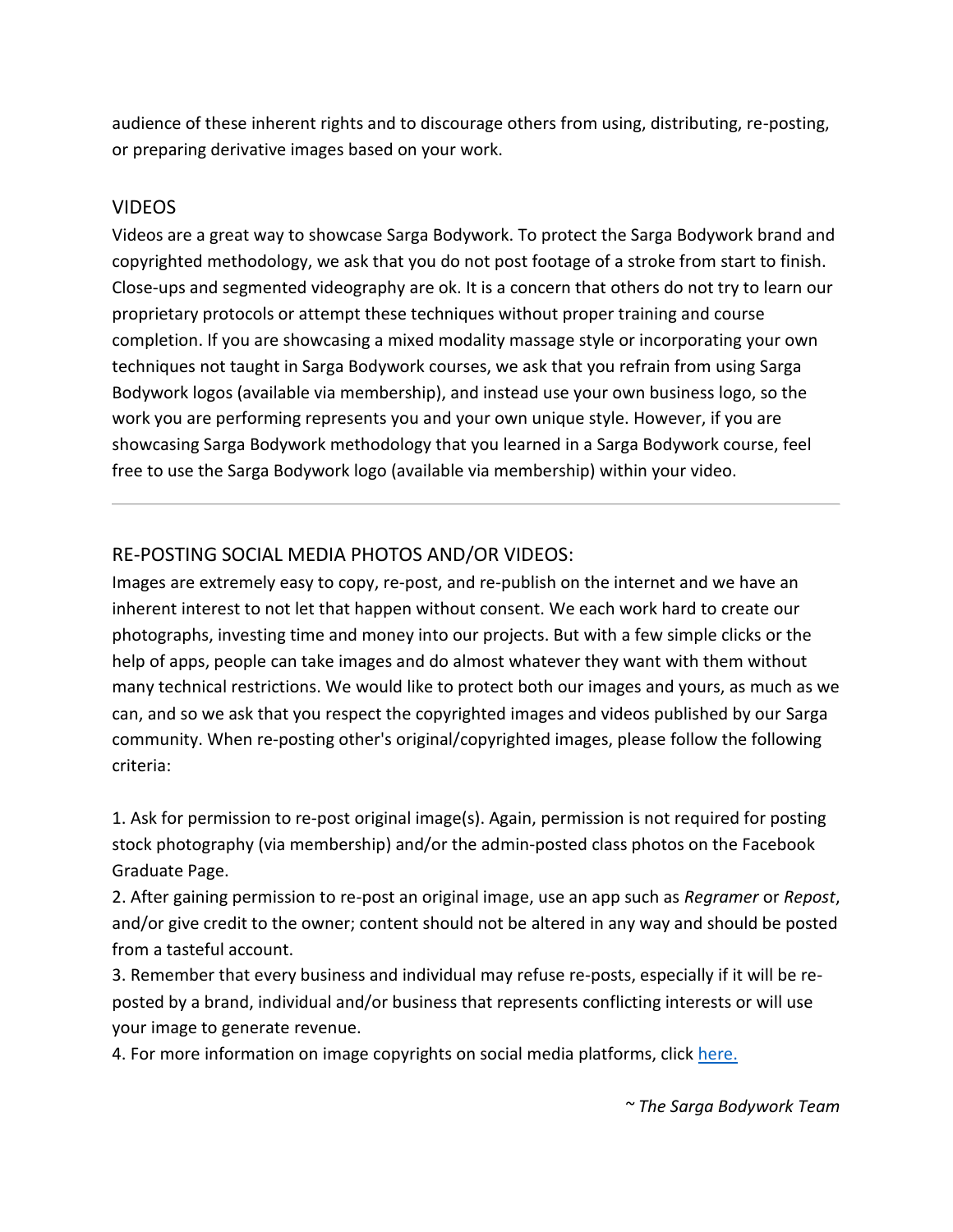## MARKETING, TRADEMARK & PATENT

Sarga<sub>m</sub>, Sarga Bodywork<sub>m</sub>, SargaRx<sub>M</sub>, and Myo.Rub<sub>m</sub> are trademarked names which are legally associated with the products, services, and methods provided by this business. Practitioners may only use the name "Sarga", "Sarga Bodywork" and/or "SargaRx" on marketing media once he/she has been certified in these proprietary methodologies. Doing so without having obtained a Sarga Bodywork certification is a legal infringement.

Proprietary and patent pending Sarga Bodywork equipment is exclusively available to practitioners who have been certified in Sarga Bodywork and have been trained in the proper installation and use of this equipment.

**Other individuals, businesses and organizations may not use our equipment, or similar permutations, to teach massage technique.** Our file with the US Patent and Trademark office covers equipment used for foot-based massage methods that is comprised of a piece of fabric or strap attached to a massage table and used by a practitioner both for support, and to deliver force to the receiving person. This file reads as such:

*"A method of administering massage techniques comprising employing, by a massage practitioner, a foot of the massage practitioner to deliver force to a patient that is lying on a patient supporting device, and utilizing by the massage practitioner, a flexible member affixed to the patient supporting surface to assist with balance while employing the foot of the massage practitioner to deliver force to the patient."*